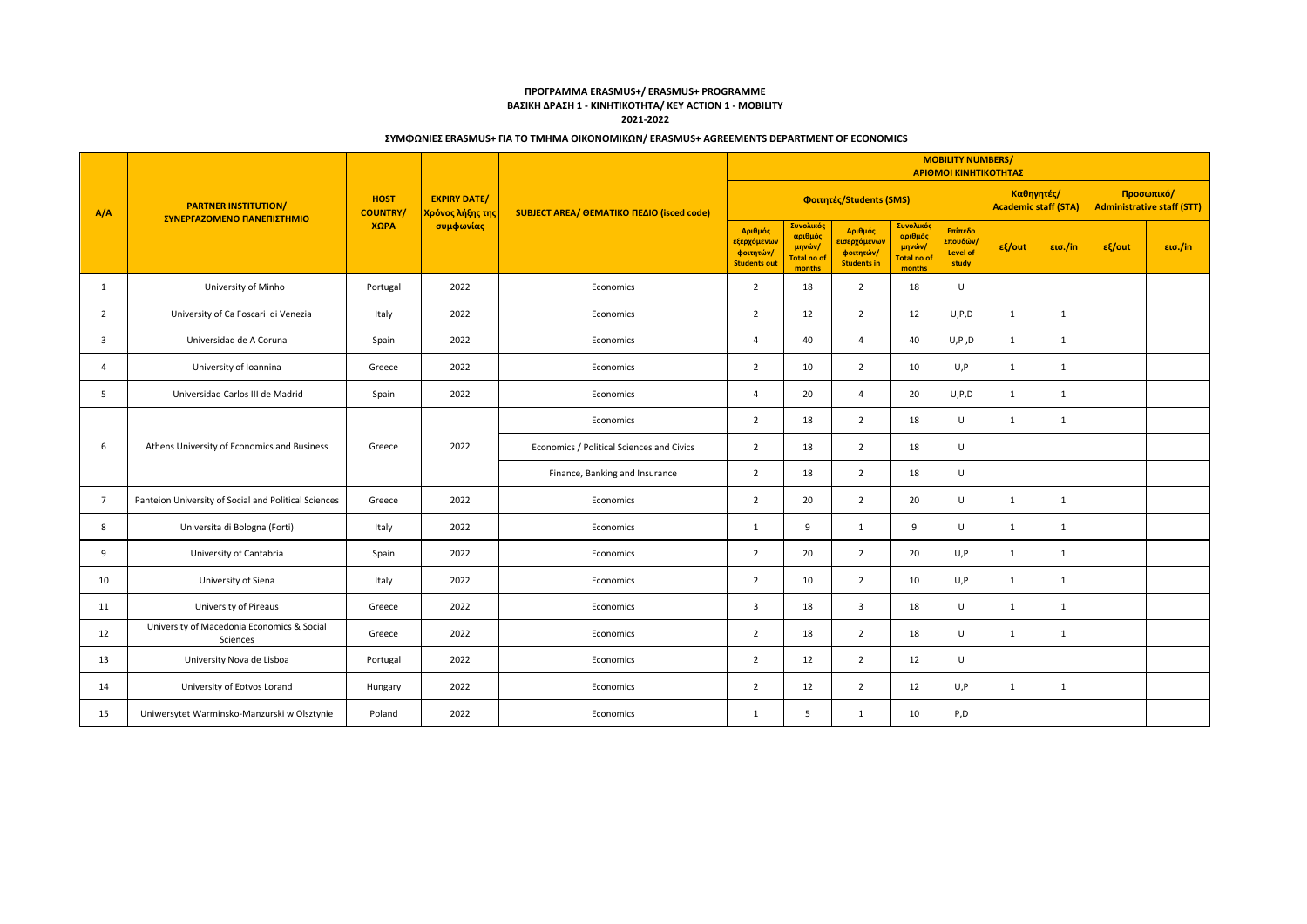# **ΠΡΟΓΡΑΜΜΑ ERASMUS+/ ERASMUS+ PROGRAMME ΒΑΣΙΚΗ ΔΡΑΣΗ 1 - ΚΙΝΗΤΙΚΟΤΗΤΑ/ KEY ACTION 1 - MOBILITY 2021-2022**

### **ΣΥΜΦΩΝΙΕΣ ERASMUS+ ΓΙΑ ΤΟ ΤΜΗΜΑ ΟΙΚΟΝΟΜΙΚΩΝ/ ERASMUS+ AGREEMENTS DEPARTMENT OF ECONOMICS**

| A/A | <b>PARTNER INSTITUTION/</b><br>ΣΥΝΕΡΓΑΖΟΜΕΝΟ ΠΑΝΕΠΙΣΤΗΜΙΟ | <b>HOST</b><br><b>COUNTRY/</b><br>XQPA | <b>EXPIRY DATE/</b><br>Χρόνος λήξης της<br>συμφωνίας | SUBJECT AREA/ OEMATIKO ΠΕΔΙΟ (isced code) | <b>MOBILITY NUMBERS/</b><br>ΑΡΙΘΜΟΙ ΚΙΝΗΤΙΚΟΤΗΤΑΣ                       |                                                         |                                                            |                                                         |                                                              |                                           |              |                                                 |         |
|-----|-----------------------------------------------------------|----------------------------------------|------------------------------------------------------|-------------------------------------------|-------------------------------------------------------------------------|---------------------------------------------------------|------------------------------------------------------------|---------------------------------------------------------|--------------------------------------------------------------|-------------------------------------------|--------------|-------------------------------------------------|---------|
|     |                                                           |                                        |                                                      |                                           | Φοιτητές/Students (SMS)                                                 |                                                         |                                                            |                                                         |                                                              | Καθηγητές/<br><b>Academic staff (STA)</b> |              | Προσωπικό/<br><b>Administrative staff (STT)</b> |         |
|     |                                                           |                                        |                                                      |                                           | Αριθμός<br><mark>εξερχόμενων</mark><br>φοιτητών/<br><b>Students out</b> | Συνολικός<br>αριθμός<br>μηνών/<br>Total no of<br>months | Αριθμός<br>εισερχόμενων<br>φοιτητών/<br><b>Students in</b> | Συνολικός<br>αριθμός<br>μηνών/<br>Total no of<br>months | Επίπεδο<br><mark>Σπουδών/</mark><br><b>Level of</b><br>study | εξ/out                                    | εισ./in      | εξ/out                                          | εισ./in |
| 16  | Tallinn University of Technology                          | Estonia                                | 2022                                                 | Economics                                 | $\overline{4}$<br>$\overline{2}$                                        | 40<br>20                                                | $\overline{a}$<br>$\overline{2}$                           | 40<br>20                                                | U<br>P                                                       | 1                                         | 1            |                                                 |         |
| 17  | University of Naples Federico II                          | Italy                                  | 2022                                                 | Economics                                 | $\overline{4}$                                                          | 40                                                      | $\overline{4}$                                             | 36                                                      | U, P, D                                                      | 1                                         | 1            |                                                 |         |
| 18  | Universite de Cergy-Pontoise                              | France                                 | 2022                                                 | Economics                                 | $\overline{2}$                                                          | 20                                                      | $\overline{2}$                                             | 20                                                      | U, P                                                         | 1                                         | 1            |                                                 |         |
| 19  | University of Copenhagen                                  | Denmark                                | 2022                                                 | Economics                                 | 6                                                                       | 60                                                      | 6                                                          | 60                                                      | U, P                                                         | 1                                         | 1            |                                                 |         |
| 20  | Fachhochschule Worms                                      | Germany                                | 2022                                                 | Economics                                 | $\overline{2}$                                                          | 10                                                      | 2                                                          | 10                                                      | U, P                                                         | 1                                         | 1            | 1                                               | 1       |
| 21  | Czech University of Life Sciences                         | Czech Republic                         | 2022                                                 | Economics                                 | $\overline{2}$                                                          | 20                                                      | $\overline{2}$                                             | 20                                                      | U, P                                                         | 1                                         | $\mathbf{1}$ |                                                 |         |
| 22  | Universita Degli Studi di Parma                           | Italy                                  | 2022                                                 | Economics                                 | $\overline{2}$<br>$\mathbf{1}$                                          | 20<br>10                                                | $\overline{2}$<br>1                                        | 20<br>10                                                | U<br>p                                                       | $\mathbf{1}$                              | 1            |                                                 |         |
| 23  | University of Hradec Kralove                              | Czech Republic                         | 2022                                                 | Economics                                 | $\overline{2}$                                                          | 20                                                      | 2                                                          | 20                                                      | U, P                                                         | 1                                         | 1            |                                                 |         |
| 24  | Universita deglis studi di Bergamo                        | Italy                                  | 2022                                                 | Economics                                 | 3 or 6                                                                  | 30                                                      | 3 or 6                                                     | 30                                                      | P                                                            | 1                                         | 1            |                                                 |         |
| 25  | University of Bologna (Rimini)                            | Italy                                  | 2022                                                 | Economics                                 | 2                                                                       | 12                                                      | 2                                                          | 12                                                      | P                                                            | 1                                         | $\mathbf{1}$ |                                                 |         |
| 26  | University of ULM                                         | Germany                                | 2022                                                 | Economics                                 | $\overline{2}$                                                          | 12                                                      | $\overline{2}$                                             | 10                                                      | U, P                                                         | 1                                         | 1            |                                                 |         |
| 27  | Universitat Autonoma de Barcelona                         | Spain                                  | 2022                                                 | Economics                                 | 1                                                                       | 5                                                       | 1                                                          | .5                                                      | U                                                            |                                           |              |                                                 |         |
| 28  | Universität Witten-Herdecke                               | Germany                                | 2022                                                 | Economics                                 | $\overline{2}$                                                          | 10                                                      | $\overline{2}$                                             | 10                                                      | U, P                                                         | 1                                         | 1            |                                                 |         |
| 29  | University of Peloponnese                                 | Greece                                 | 2022                                                 | Economics                                 | $\overline{2}$                                                          | 10                                                      | $\overline{2}$                                             | 10                                                      | U                                                            | 1                                         | 1            |                                                 |         |
| 30  |                                                           |                                        | 2022                                                 | Economics                                 | $\overline{2}$                                                          | 24                                                      | 2                                                          | 24                                                      | U, P                                                         | 1                                         | 1            |                                                 |         |
|     | Universita di Pisa                                        | Italy                                  |                                                      | Economics                                 | $\overline{2}$                                                          | 24                                                      | $\overline{2}$                                             | 24                                                      | U, P                                                         | 1                                         | 1            |                                                 |         |